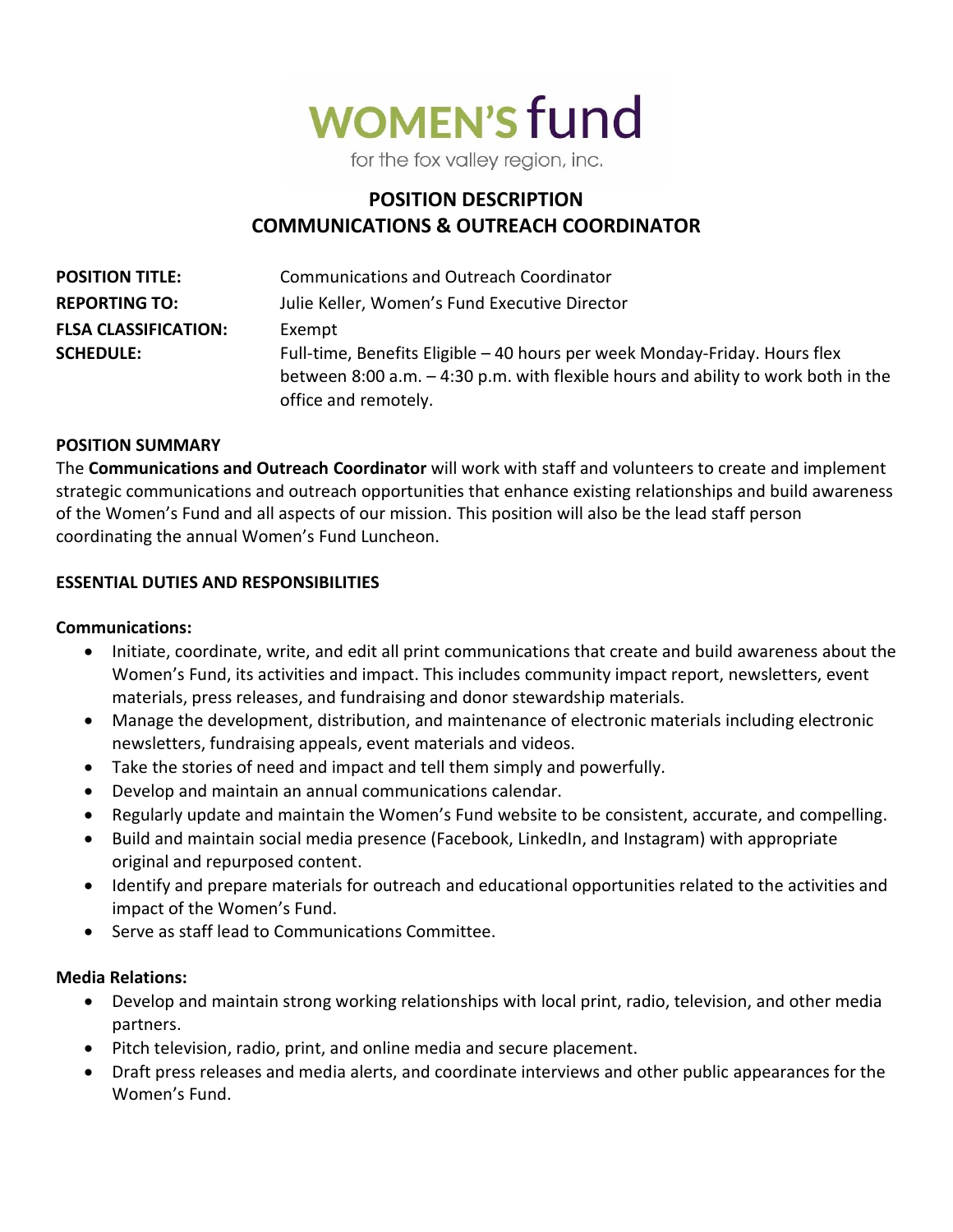#### **Events:**

- Manage activities of the annual Women's Fund Luncheon in cooperation with other staff and volunteer committee chairs.
- Managing the activities with assistance from other staff and volunteer in the planning and execution of other events such as donor appreciation, education, and awareness events.
- Ensure event attendees are included in donor database and other communication platforms.
- Work with Development Manager on appropriate donor follow up after events.
- Serve as staff lead to Events Committee.

## **General Duties and Team Support:**

- Attend committee meetings and work cooperatively with volunteers.
- Help recruit and maintain a pool of volunteers for the Women's Fund's committees and events.
- Assist with special projects and general office support as needed or requested.
- Serve as an ambassador for the Women's Fund and occasionally represent the Women's Fund at community events.
- Attendance at meetings outside our office or outside regular business hours may be required periodically.
- Assist with Board of Directors support as requested.
- Other duties may be assigned in addition to those detailed in this description.

# *This job description describes the general nature and scope of responsibilities for this position. Please note other duties and responsibilities may be assigned or removed at any time.*

# **EDUCATION AND/OR EXPERIENCE**

- Associate's or bachelor's degree in related field and/or 2-3 years' experience in the major responsibilities of this position.
- Exceptional writing, editing, and verbal communications skills.
- Fundraising copywriting experience a plus.
- Experience with Constant Contact, Canva, web publishing programs, and social media platforms desired.
- Experience with CRM software systems, donor databases or relational databases a plus.
- Proficient use of Office 365, including Word, Excel, Outlook, PowerPoint, and Teams, and virtual meeting platforms such as Zoom.
- Preferred experience working in a hybrid virtual/in office work environment.

## **KNOWLEDGE, SKILLS, AND ABILITIES**

- Able to demonstrate teamwork, respect, integrity, stewardship, and DEIAR throughout work and interactions.
- Self-directed and able to set a personal schedule that maximizes efficiency and results.
- Highly organized and attentive to details.
- Highly motivated self-starter and goal oriented.
- Ability to work independently and collaboratively as member of a team.
- High level of professionalism, integrity, and ethics with respect for, and discretion about, confidential information.
- Ability to handle multiple tasks simultaneously and manage time effectively.
- Positive attitude, enthusiasm, and commitment to the mission of the Women's Fund.